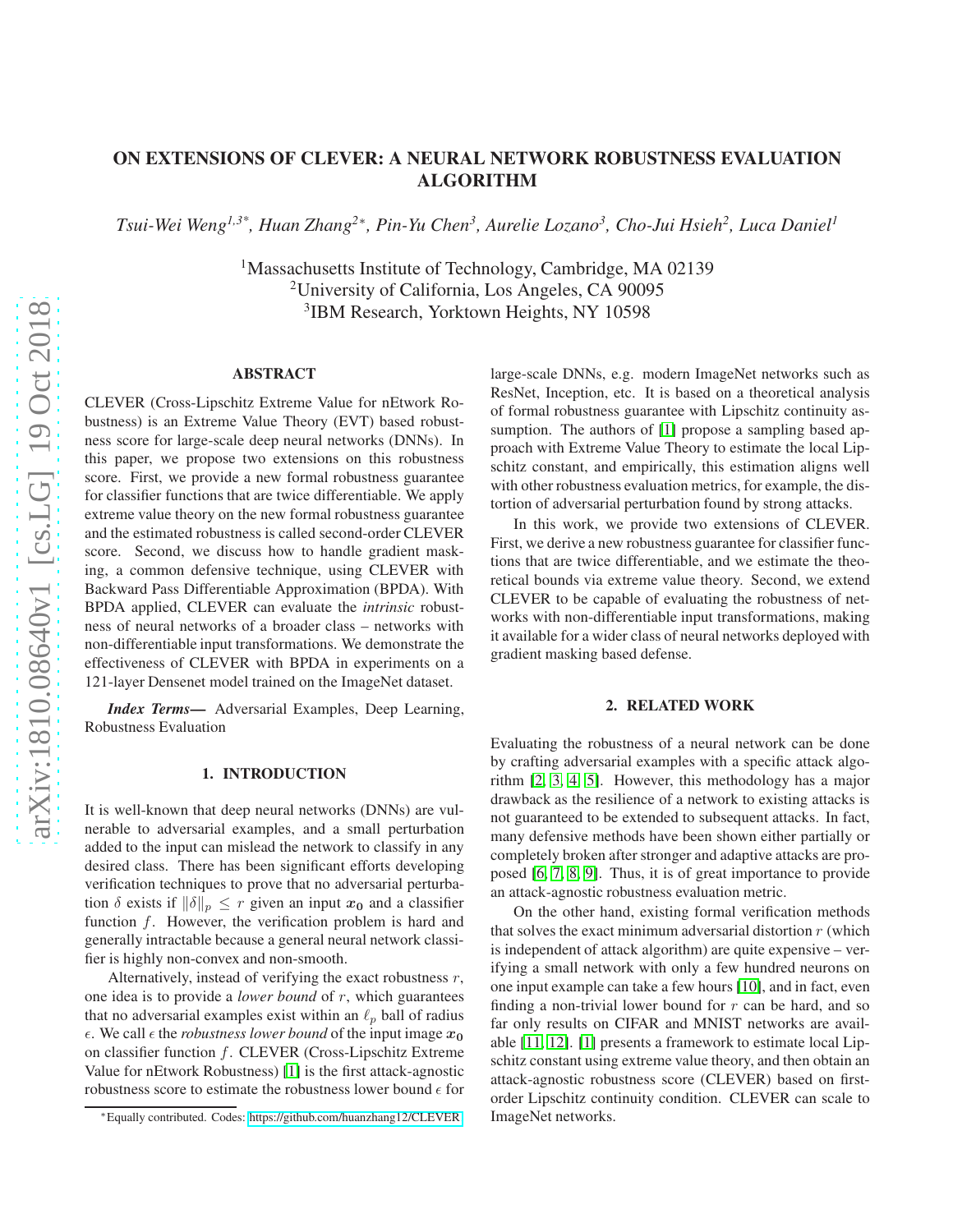Recently, Goodfellow [\[13\]](#page-4-12) raises concerns on CLEVER in the case of networks with gradient masking, a defensive technique that obfuscates model gradients to prevent gradient based attacks. One of the main objective of this work is to show that such concerns can be safely eliminated with the BPDA technique proposed in [\[6\]](#page-4-5). Moreover, we also experimentally show how CLEVER can successfully handle networks with non-differentiable input transformations, including the stair-case function example in [\[13\]](#page-4-12).

# 3. EXTENDING CLEVER WITH SECOND ORDER APPROXIMATION

# 3.1. Background and definitions

Let  $x_0 \in \mathbb{R}^d$  be the input of a K-class classifier  $f : \mathbb{R}^d \to$  $\mathbb{R}^K$ , the predicted class of  $\mathbf{x_0}$  is  $c(\mathbf{x_0}) = \argmax_{1 \leq i \leq K} f_i(\mathbf{x_0}).$ Given  $x_0$  and c, we say  $x_a := x_0 + \delta$  is an adversarial example if there exists a  $\boldsymbol{\delta} \in \mathbb{R}^d$  makes  $c(\boldsymbol{x_a}) \neq c(\boldsymbol{x_0})$  while  $\|\boldsymbol{\delta}\|_p$ is small. A successful *untargeted attack* is to find a  $x_a$  such that  $c(\mathbf{x}_a) \neq c(\mathbf{x}_0)$  while a successful *targeted attack* is to find a  $x_a$  such that  $c(x_a) = t$  given a target class  $t \neq c(x_0)$ . On the other hand, the definition of norm-bounded robustness  $\epsilon$  is the following: given a target class t,  $\epsilon$  is the targeted robustness of  $x_0$ , if

<span id="page-1-0"></span>
$$
g_t(\mathbf{x_0} + \boldsymbol{\delta}) \ge 0, \forall \|\boldsymbol{\delta}\|_p \le \epsilon,
$$
 (1)

where  $g_t(\mathbf{x}) := f_c(\mathbf{x}) - f_t(\mathbf{x})$ . Similarly,  $\epsilon$  is the *untargeted* robustness if [\(1\)](#page-1-0) holds for all classes  $t \neq c(\mathbf{x_0})$ .

#### 3.2. Robustness for continuously differentiable classifiers

In [\[1\]](#page-4-0), the authors have shown that if the classifier function  $f$  has continuously differentiable components  $f_i$ , the targeted robustness is

<span id="page-1-1"></span>
$$
\epsilon = \min(\frac{g_t(x_0)}{L_q^t}, R),\tag{2}
$$

where  $L_q^t$  is the local Lipschitz constant for the function  $g_t(\boldsymbol{x})$ within a local region  $x \in \mathbb{B}_p(x_0, R)$  and  $1/p+1/q=1, 1, \leq$  $p, q \leq \infty$ . A simple proof of this guarantee is based on the mean value theorem on the first order expansion of  $g_t(x_0+\delta)$ :

$$
\exists s \in [0,1], \ g_t(\boldsymbol{x_0} + \boldsymbol{\delta}) = g_t(\boldsymbol{x_0}) + \nabla g_t(\boldsymbol{x_0} + s\boldsymbol{\delta})^\top \boldsymbol{\delta}.
$$
 (3)

With Hölder's inequality,

$$
g_t(\boldsymbol{x_0} + \boldsymbol{\delta}) = g_t(\boldsymbol{x_0}) + \nabla g_t(\boldsymbol{x_0} + s\boldsymbol{\delta})^\top \boldsymbol{\delta}
$$
  
\n
$$
\geq g_t(\boldsymbol{x_0}) - \|\nabla g_t(\boldsymbol{x_0} + s\boldsymbol{\delta})\|_q \|\boldsymbol{\delta}\|_p
$$
  
\n
$$
\geq g_t(\boldsymbol{x_0}) - \max_{\boldsymbol{x} \in \mathbb{B}_p(\boldsymbol{x_0}, R)} \|\nabla g_t(\boldsymbol{x})\|_q \cdot \|\boldsymbol{\delta}\|_p
$$
  
\n
$$
= g_t(\boldsymbol{x_0}) - L_q^t \cdot \|\boldsymbol{\delta}\|_p.
$$

Thus, the targeted robustness bound [\(2\)](#page-1-1) is obtained by requiring the lower bound of  $g_t(x_0 + \delta)$  to be non-negative. The authors of [\[1\]](#page-4-0) further extend their analysis to neural networks with ReLU activations, which is a special case of *nondifferentiable* functions.

#### 3.3. Robustness for twice differentiable classifiers

In this work, we provide formal robustness guarantees when classifier functions  $f$  are twice differentiable – for example, neural networks with twice differentiable activations such as tanh, sigmoid, softplus, etc. For a twice-differentiable function  $g_t(\mathbf{x}) := f_c(\mathbf{x}) - f_t(\mathbf{x})$ , there exists  $s \in [0, 1]$  such that

$$
g_t(\boldsymbol{x_0} + \boldsymbol{\delta}) = g_t(\boldsymbol{x_0}) + \nabla g_t(\boldsymbol{x_0})^\top \boldsymbol{\delta} + \frac{1}{2} \boldsymbol{\delta}^\top \boldsymbol{H}(\boldsymbol{x_0} + s\boldsymbol{\delta})\boldsymbol{\delta}, \tag{4}
$$

where  $H(x_0 + s\delta)$  is the Hessian of  $g_t$  at  $x_0 + s\delta$ . This is analogous to the Mean Value Theorem in the first order case, but extended with a second order term. This expansion of  $g_t(x_0 + \delta)$  can be used to derive the targeted robustness of  $x_0$  in the following Theorem:

<span id="page-1-3"></span>Theorem 3.1 (Formal robustness guarantee). *Given an input*  $x_0$  *and a* K-class classifier f, the targeted robustness of  $x_0$ *is*

<span id="page-1-4"></span>
$$
\epsilon = \min(\frac{-b + \sqrt{b^2 + 2a\gamma}}{a}, R) \tag{5}
$$

*where*  $a = \max_{\bm{x} \in \mathbb{B}_p(\bm{x_0},R)} \|\bm{H}(\bm{x})\|_{p,q}, \, b = \|\nabla g_t(\bm{x_0})\|_p,$ *and*  $\gamma = g_t(x_0)$ *.* 

*Proof.* By holder's inequality and the definition of induced norm, we have

$$
|\nabla g_t(\boldsymbol{x_0})^{\top}\boldsymbol{\delta}| \leq \|\nabla g_t(\boldsymbol{x_0})\|_q \|\boldsymbol{\delta}\|_p
$$

and

$$
\begin{aligned} |\boldsymbol{\delta}^\top \boldsymbol{H}(\boldsymbol{x_0}+s\boldsymbol{\delta})\boldsymbol{\delta}|&\leq \|\boldsymbol{H}(\boldsymbol{x_0}+s\boldsymbol{\delta})\boldsymbol{\delta}\|_q \|\boldsymbol{\delta}\|_p\\ &\leq \|\boldsymbol{H}(\boldsymbol{x_0}+s\boldsymbol{\delta})\|_{p,q} \|\boldsymbol{\delta}\|_p \|\boldsymbol{\delta}\|_p\\ &\leq \max_{\boldsymbol{x}\in\mathbb{B}_p(\boldsymbol{x_0},R)} \|\boldsymbol{H}(\boldsymbol{x})\|_{p,q} \|\boldsymbol{\delta}\|_p^2. \end{aligned}
$$

Let  $a = \max_{\boldsymbol{x} \in \mathbb{B}_p(\boldsymbol{x_0},R)} \|\boldsymbol{H}(\boldsymbol{x})\|_{p,q}, \, b = \|\nabla g_t(\boldsymbol{x_0})\|_p$ , and  $\gamma = g_t(\mathbf{x_0})$ , we get a lower bound of  $g_t(\mathbf{x_0} + \delta)$ :

$$
g_t(\boldsymbol{x_0} + \boldsymbol{\delta}) = g_t(\boldsymbol{x_0}) + \nabla g_t(\boldsymbol{x_0})^\top \boldsymbol{\delta} + \frac{1}{2} \boldsymbol{\delta}^\top \boldsymbol{H}(\boldsymbol{x_0} + s\boldsymbol{\delta})\boldsymbol{\delta}
$$

$$
\geq g_t(\boldsymbol{x_0}) - b\|\boldsymbol{\delta}\|_p - \frac{1}{2}a\|\boldsymbol{\delta}\|_p^2. \tag{6}
$$

If we can guarantee [\(6\)](#page-1-2)  $\geq$  0, then we can guarantee  $g_t(x_0 +$  $\delta$ )  $\geq$  0, which is the definition of targetted robustness in [\(1\)](#page-1-0). Thus, the condition of  $(6) \ge 0$  gives

$$
\|\boldsymbol{\delta}\|_p \le \frac{-b + \sqrt{b^2 + 2a\gamma}}{a}.
$$

<span id="page-1-2"></span> $\Box$ 

## <span id="page-1-5"></span>3.4. Sampling via Extreme Value Theory

Theorem [3.1](#page-1-3) needs the value  $a := \max_{\boldsymbol{x} \in \mathbb{B}_n(\boldsymbol{x}_0, R)} \|\boldsymbol{H}(\boldsymbol{x})\|_{p,q}$ , which is the maximum subordinate norm of the Hessian matrix within  $x \in \mathbb{B}_p(x_0, R)$ . When  $p = q = 2$ , it becomes the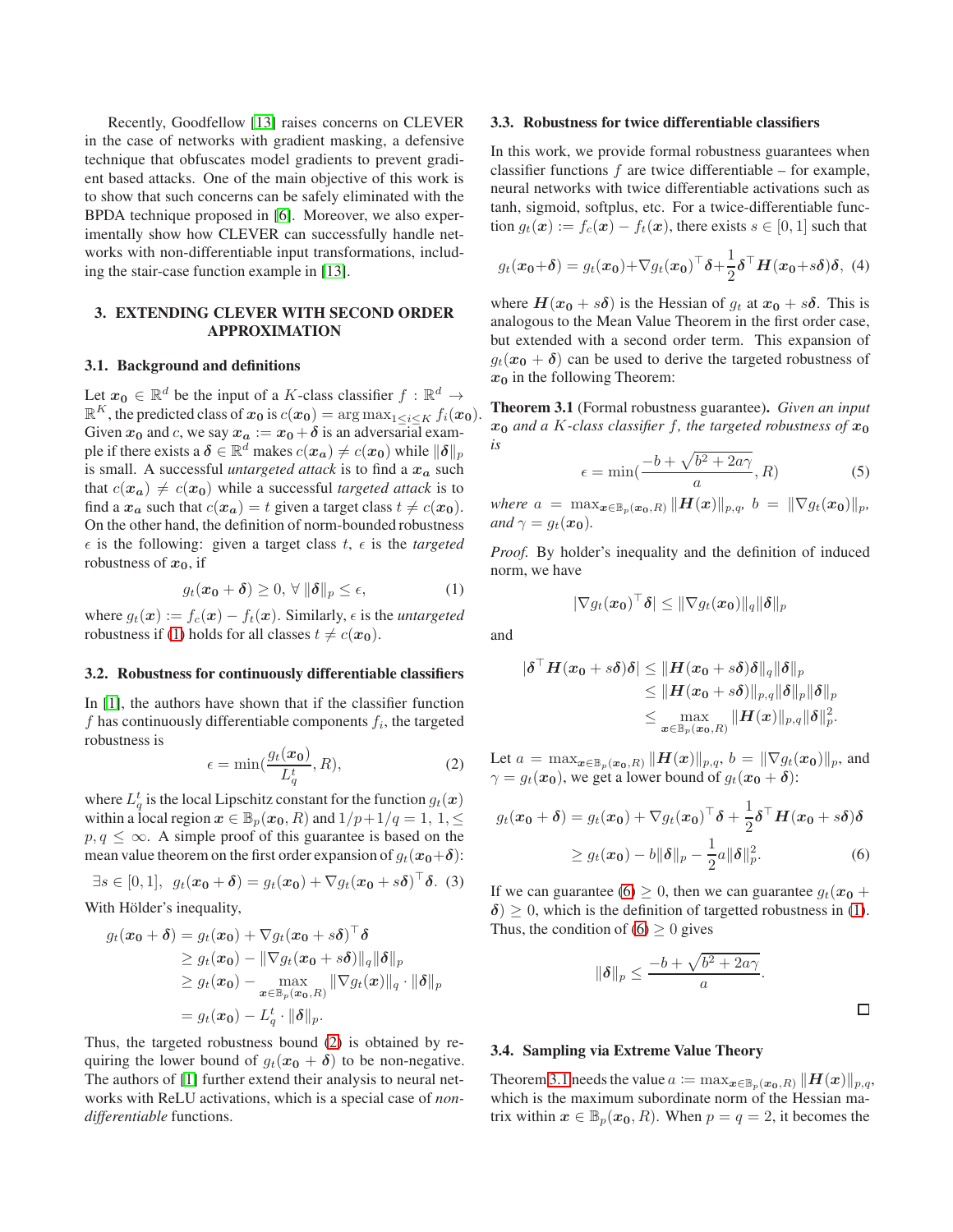well-known spectral norm, and can be evaluated efficiently on a single point  $x$  using power iteration or Lanczos method. Under the framework of CLEVER, we apply extreme value theory to estimate a by sampling different  $x \in \mathbb{B}_p(x_0, R)$  and running power iterations on each sampled point. In this paper, we focus on the case of  $p = q = 2$  only ( $\ell_2$  robustness). After we get an estimate of  $a$ , a second order robustness lower bound can be estimated at point  $x_0$  using [\(5\)](#page-1-4). The estimated bound of [\(2\)](#page-1-1) is named *1st-order* CLEVER while the estimated bound of [\(5\)](#page-1-4) is called *2nd-order* CLEVER.

# 4. CLEVER WITH GRADIENT MASKING BASED DEFENSE

### 4.1. Gradient Masking

Gradient masking [\[14\]](#page-4-13) is a popular defending method against adversarial examples where the model does not provide useful gradients for generating adversarial examples. Typical gradient masking techniques include adding non-differentiable layers [\[15\]](#page-4-14) (bit-depth reduction, JPEG compression, etc) to the network, numerically making the gradient vanish (Defensive Distillation [\[16\]](#page-4-15)), and modifying the optimization landscape of the loss function in a local region [\[14\]](#page-4-13) of each data point. These methods typically prevent gradient-based adversarial attacks by providing non-informative gradients. However, many of the gradient masking techniques have been shown ineffective as a defense. Notably, Defensive Distillation can be bypassed by attacking the logit (unnormalized probability) layer values to avoid the saturated softmax functions; many non-differentiable transformation functions can be bypassed using the Backward Pass Differentiable Approximation (BPDA) [\[6\]](#page-4-5); the modifications in local landscape of the loss function can be escaped by adding a small random noise when performing the attack [\[14\]](#page-4-13).

When CLEVER is evaluated, we always use the logit layer values, thus we are not subject to the saturation of the sigmoid units. Additionally, during the sampling processes, we evaluate gradients using a large number of randomly perturbed images, thus CLEVER is likely to escape the region of masked gradients in local loss landscape. The remaining concern is thus whether CLEVER can be evaluated on networks with a non-differentiable layer as a defense. For example, if the input image is quantized via bit-depth reduction, a staircase function is applied to the network and thus its gradient cannot be computed via automatic differentiation. We will formally discuss this situation in the next section.

# 4.2. Apply Backward Pass Differentiable Approximation (BPDA) to CLEVER

For a neural network classifier  $f(x)$ , we can apply a nondifferentiable transformation  $h(x)$  to the input x and then feed the data after transformation into  $f$ . The function  $f(h(\boldsymbol{x}))$  thus becomes non-differentiable, and gradient based

adversarial attacks fail to find successful adversarial examples. An example of  $h(x)$  is a staircase function, as suggested in [\[13\]](#page-4-12). This transformation also hinders the direct use of CLEVER to evaluate the robustness of  $f(h(\boldsymbol{x}))$ .

To handle non-differentiable transformations, we use the Backward Pass Differentiable Approximation (BPDA) [\[6\]](#page-4-5) technique. The intuition behind BPDA is that although  $h(x_0)$ is non-differentiable (e.g., bit-depth reduction, JPEG compression, etc), it usually holds that  $h(x_0) \approx x_0$ . Thus, in backpropagation, we can assume that

$$
\nabla_x f(h(\boldsymbol{x}))|_{\boldsymbol{x}=\boldsymbol{x_0}} \approx \nabla_x f(\boldsymbol{x})|_{\boldsymbol{x}=h(\boldsymbol{x_0})}.
$$
 (7)

To evaluate CLEVER for a network with an input transformation  $h$  (for example, a staircase function),  $x$  is sampled within an  $\ell_p$  ball around  $x_0$ . Then, a transformation  $h(x_0)$ is applied, such that  $\hat{x} = h(x)$ . Then, the backpropagation procedure computes  $\nabla_{\hat{x}} f(\hat{x})$ . We simply collect  $\nabla_{\hat{x}} f(\hat{x})$  as the gradient, and compute its norm as a sample for Lipschitz constant estimation.

# 4.3. CLEVER is a White-Box Evaluation Tool

CLEVER is intended to be a tool for network designers and to evaluate network robustness in the "white-box" setting in which we know how a (defended) neural network processes the input. In this case, we can deal with the nondifferentiable transformation  $h$  with BPDA, and evaluate the *intrinsic* robustness of the model, without the "False Sense of Security [\[6\]](#page-4-5)" provided by gradient masking.

In black-box attack setting, the gradient of  $f(h(x))$ must be evaluated via finite differences [\[17\]](#page-4-16), thus a nondifferentiable  $g(x)$  prevents gradient based attacks in blackbox settings because the estimated gradient becomes infinite (i.e., the value of  $f(g(x))$  is unlikely to change when x is changed by a small amount). Goodfellow [\[13\]](#page-4-12) raises concerns on the effectiveness of CLEVER in this setting, but this setting is different from our intended usage of CLEVER. Most importantly, CLEVER computes gradients using backpropagation via automatic differentiation in the white-box setting, rather than using finite differences. Despite the limited numerical precision on digital computers, CLEVER is not subject to the same numerical issues as in the black-box attack setting. Unless backpropagation fails, CLEVER is able to estimate a reasonable robustness score reflecting the intrinsic model robustness.

#### 5. EXPERIMENTS

#### 5.1. Experiments on 1st Order and 2nd Order Bounds

We compute the targeted robustness bounds for a 7-layer CNN model with tanh activations (which is twice differentiable) on CIFAR dataset with a validation accuracy of 72.6%. We calculated both Eq. [\(2\)](#page-1-1) and [\(5\)](#page-1-4) via sampling with extreme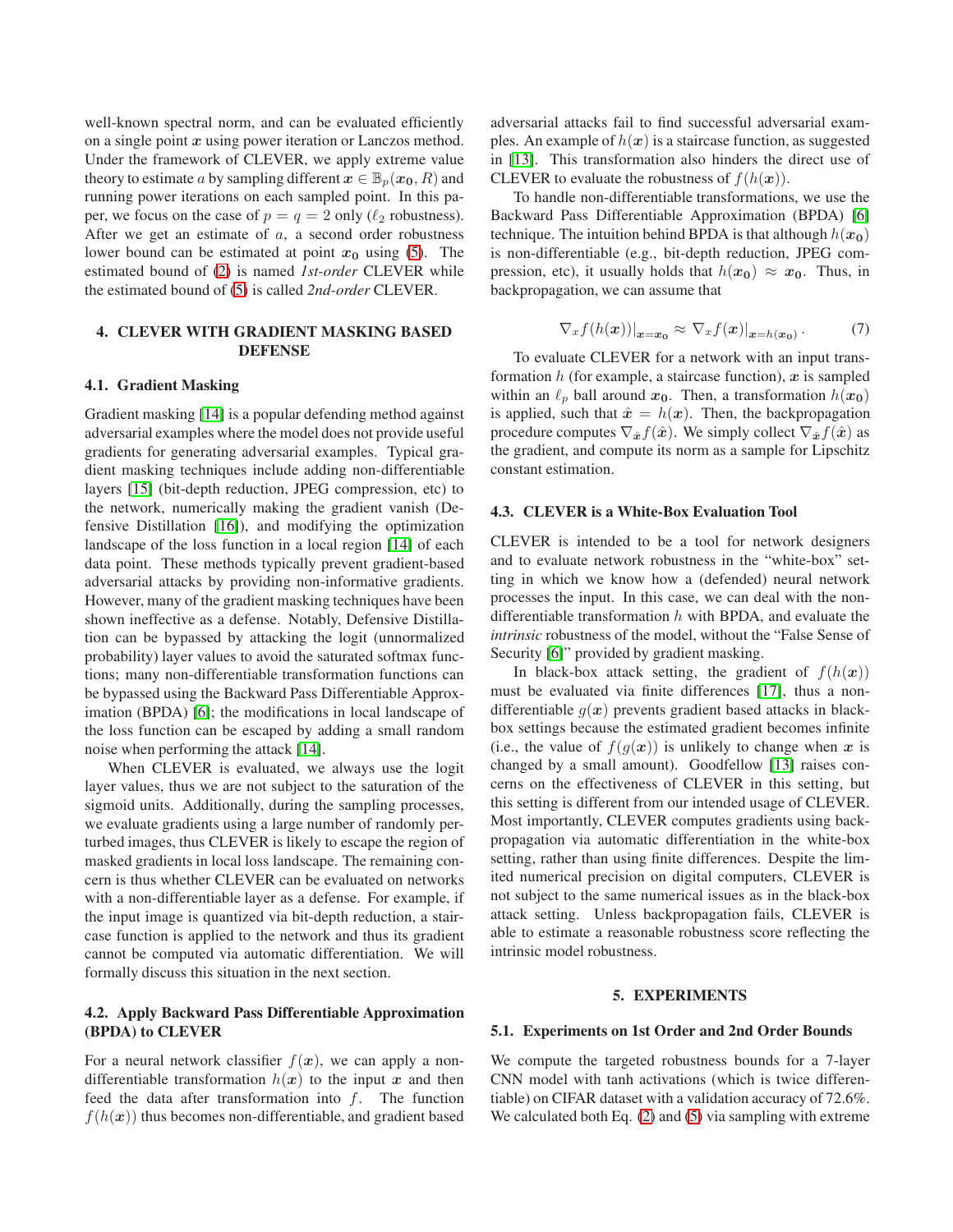<span id="page-3-0"></span>**Table 1.** Comparison of 1st order and 2nd order  $\ell_2$  CLEVER with least-likely target labels on a 7-layer tanh CIFAR CNN. The average distortion found by  $CW-\ell_2$  attack is 0.310.

| Least-likely Target            | 1st order | 2nd order |
|--------------------------------|-----------|-----------|
| avg $\ell_2$ CLEVER            | 0.057     | 0.051     |
| % of images with larger score  | 54        | 46        |
| avg % of increase on the score | 47%       | 44%       |

<span id="page-3-1"></span>**Table 2.** Comparison of 1st order and 2nd order  $\ell_2$  CLEVER with runner-up target labels on a 7-layer tanh CIFAR CNN. The average distortion found by  $CW-\ell_2$  attack is 0.101.

| The average distortion round $\sigma_{\ell}$ or $\sigma_{\ell}$ and is $\sigma_{\ell}$ for $\sigma_{\ell}$ |           |           |  |
|------------------------------------------------------------------------------------------------------------|-----------|-----------|--|
| Runner-up Target                                                                                           | 1st order | 2nd order |  |
| avg $\ell_2$ CLEVER                                                                                        | 0.024     | 0.026     |  |
| % of images with larger score                                                                              | 18        | 82        |  |
| avg % of increase on the score                                                                             | $77\%$    | 58%       |  |

value theory, and we denote the estimated scores as "1st order" and "2nd order" CLEVER scores respectively in the Tables. In particular, we follow the sampling procedure proposed in [\[1\]](#page-4-0) to estimate the Lipschitz constant by fitting the samples with maximum likelihood estimation on Reversed Weibull distribution and calculate the estimated robustness scores of [\(2\)](#page-1-1). For the "2nd order" bound [\(5\)](#page-1-4), we also use sampling and extreme value theory to calculate the estimated bounds, as describe in Section [3.4.](#page-1-5) For fair comparison, we use the same number of samples ( $N_b = 100$  and  $N_s = 200$ ) for both estimated bounds and we compare their average as well as the percentage of image examples that the score is larger than the other. For each image, we select three attack target classes: least likely, random and runner-up. The results are summarized in Tables [1,](#page-3-0) [2](#page-3-1) and [3.](#page-3-2) We observe that the 1st order and 2nd order average CLEVER scores usually stay close, indicating that both scores agree with each other.

Since CLEVER is a score of estimated lower bound, we desire the score is not trivially small, but smaller than the upper bound found by adversarial attacks (in our case the CW  $\ell_2$  attack). As shown in Tables [1,](#page-3-0) [2](#page-3-1) and [3,](#page-3-2) all CLEVER scores are less then CW  $\ell_2$  distortion. Second order CLEVER can sometimes give a better result than its first order counterpart, indicating that second order approximation is probably more accurate for these examples. The "avg. % of increase on the score" rows in tables report the improvement of score when one method is better than the other; for example, in runner-up target, second order CLEVER increases the score for 82% of the examples, and the average improvement of score comparing to first order CLEVER is 58%.

# <span id="page-3-4"></span>5.2. Experiments on Networks with Input Transformation as a Gradient Masking based Defense

We conduct experiments on a 121-layer DenseNet [\[18\]](#page-4-17) net-work pretrained on ImageNet dataset<sup>[1](#page-3-3)</sup>. We employ two

<span id="page-3-2"></span>**Table 3.** Comparison of 1st order and 2nd order  $\ell_2$  CLEVER with random target labels on a 7-layer  $\tanh$  CIFAR CNN. The average distortion found by  $CW-\ell_2$  attack is 0.264.

| Random Target                  | 1st order | 2nd order |
|--------------------------------|-----------|-----------|
| avg $\ell_2$ CLEVER            | 0.049     | 0.036     |
| % of images with larger score  | /6        |           |
| avg % of increase on the score | 55%       | 68%       |

**Table 4.**  $\ell_2$  robustness CLEVER scores with and without input transformations on a 121-layer Densenet model, for three different target classes. The average adversarial distortion of CW  $\ell_2$  attack for the same set of images are 0.2058, 0.52788 and 0.66114, for runner-up, random and least-likely target classes, respectively.

| <b>Target Class</b> | Runner-up | Random  | <b>Least Lilely</b> |
|---------------------|-----------|---------|---------------------|
| No transformation   | 0.14229   | 0.35632 | 0.44725             |
| Bit-depth reduction | 0.10223   | 0.26224 | 0.34722             |
| JPEG compression    | 0.11539   | 0.27804 | 0.36275             |

non-differentiable input transfomrations that mask gradients: bit-depth reduction (reducing each color channel from 8-bit to 3-bit, setting all lower bits to 0) and JPEG compression (quality set to 75%). We compute  $\ell_2$  CLEVER (first order) scores for the network with and without input transformations, with CLEVER parameter  $N_b = 200$  and  $N_s = 1024$ . We randomly choose 100 images from the ImageNet validation set, and select three attack target classes for each image (least likely, random and runner-up). Misclassified images are skipped.

Table [5.2](#page-3-4) compares the  $\ell_2$  CLEVER scores for three target classes, for the original model, and for bit-depth reduction or JPEG compression as input transformations. BPDA is used to compute CLEVER when an input transformation is applied. Not surprisingly, the CLEVER scores for networks with input transformation as a gradient masking method do not noticeably increase, indicating that these transformations do not increase the model's intrinsic robustness; in other words, with BPDA applied, we can still obtain similar gradients as the original model, thus it is expected that CLEVER scores do not change too much in this situation.

# 6. CONCLUSIONS

CLEVER [\[1\]](#page-4-0) is a first-order approximation based robustness score. We move one step further to give a second order formal guarantee for DNN robustness. We show that it improves the estimated robustness lower bound for some examples, and in many cases both first and second order CLEVER scores are coherent. Additionally, we successfully apply Backward Pass Differentiable Approximation (BPDA) to compute CLEVER scores for a network with non-differentiable input transformations, including staircase functions. Our discussions and results remedy the concerns raised in [\[13\]](#page-4-12).

<span id="page-3-3"></span><sup>&</sup>lt;sup>1</sup> model available at<https://github.com/pudae/tensorflow-densenet>